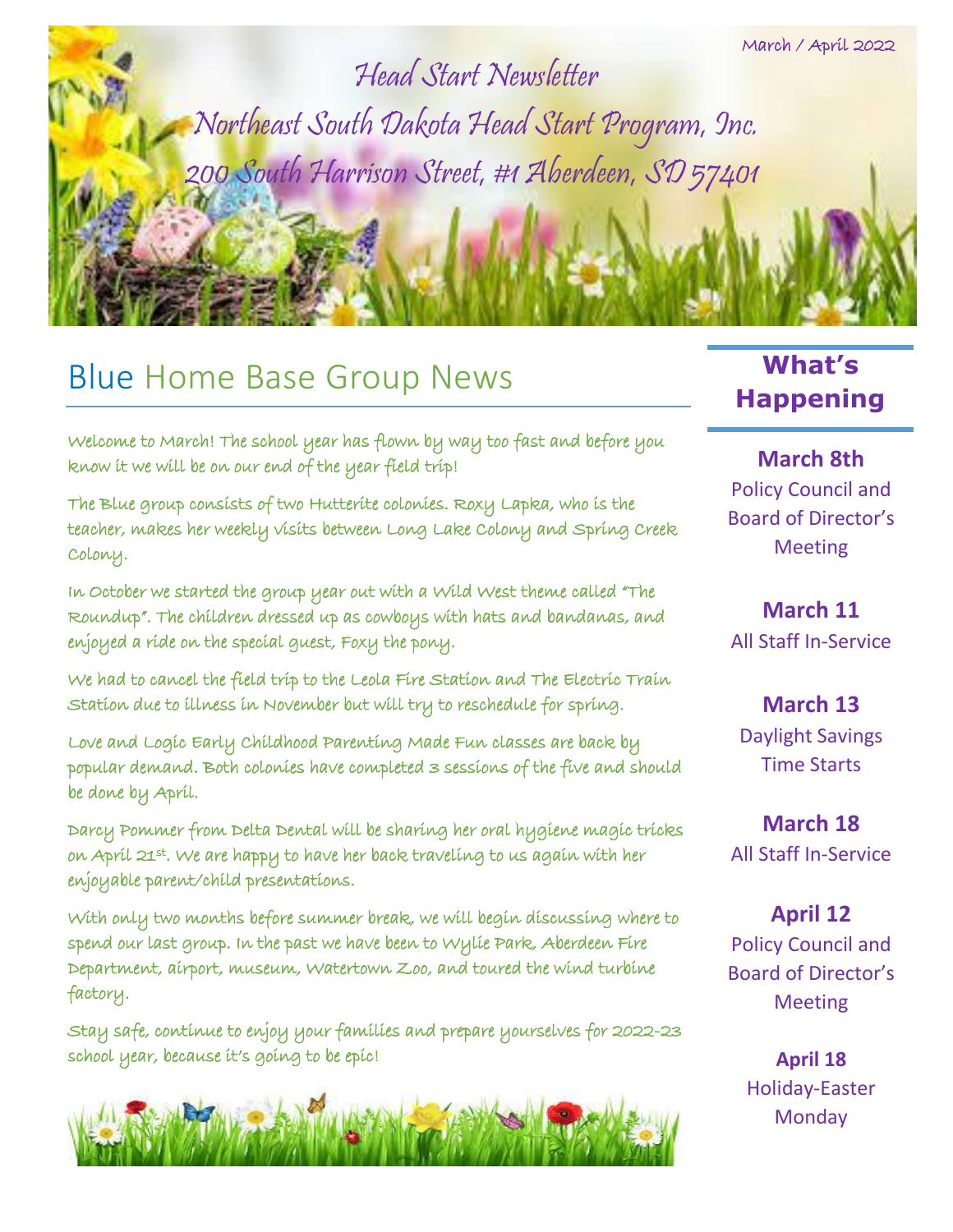#### Sisseton Head Start Preschool Update

Where has the time gone? It's already March and we have only a few months left before summer break! The Sisseton Center has been chosen as one of the 'duration centers' and has been a positive experience overall.

Duration means the children will be at the center four full days a week instead of the previous half days. We have full attendance with 30 children and two classrooms of 15 children each.

We welcome to Sisseton two new teachers and one new assistant: McKenzie Butler and Sadie Braus. The assistant is Sandy Carl, all are doing a fantastic job adjusting and are already planning new things for the 2022-23 school year.

Peggy Fisher, our bus driver of over 30 years retired last spring, so we welcomed Jeanie Huber to the team to

assist in the classroom and drive bus. So needless to say, we are experiencing a lot of change here at the center. The children are in the routine and actually look forward to the afternoon 'rest time' and several of them even fall asleep. We all know how important sleep is for  $a \leq \frac{2}{3}$  4-year-old!

Aside from the general preschool curriculum, we walked to the Sisseton Fire Department last fall and are planning a nature walk in Sica Hollow State Park and a field trip to the Marshall Dairy in Veblen in the spring.



What are we all most thankful for you ask? The fact that we are all back in school again after the COVID pandemic and continue to educate, socialize and care for one another while your children prepare for kindergarten! "Thank you" to all the parents for being supportive and permitting your child to participate in our program.

#### Red Home Base Group News

The RED Home Base group consists of two groups: The White Rock Colony families, and the Britton/Veblen/Claire City families. Groups meet on the second and fourth Mondays at two locations: White Rock Colony and the First Lutheran Church basement.in Britton.

The year began by welcoming the White Rock Colony families to our Red area, taking field trips to the Marshall Dairy and Britton Fire Department. We are in the beginning stages of planning our end of the year field trip.

Kayla Kramer, our teacher, stays busy with 12 home visits travelling as far west as Houghton and then east to Rosholt. The parents have completed sessions 1-3 of Love and Logic Early Childhood Parenting Made Fun class, while working on several school readiness activities.

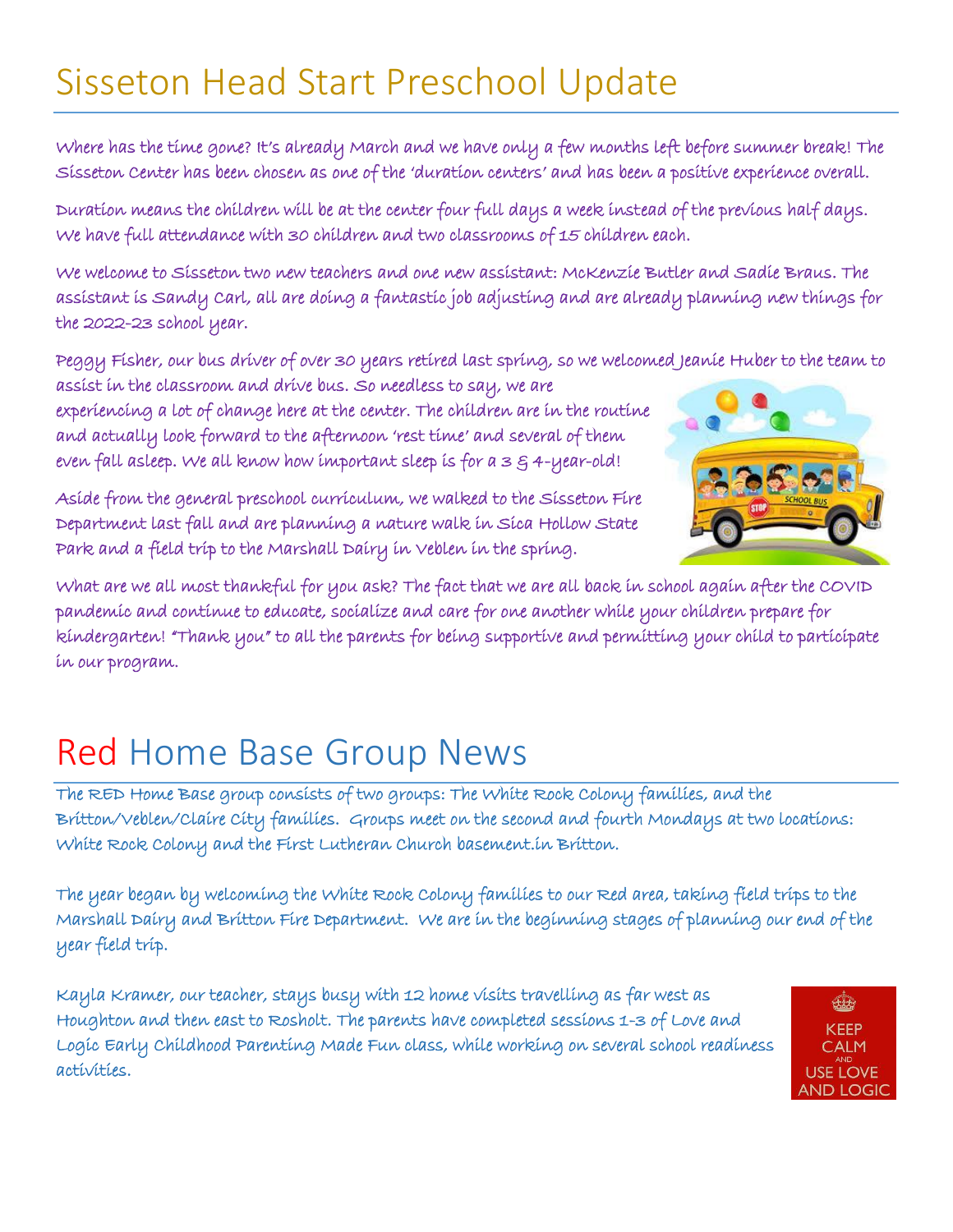Darcy Pommer from Delta Dental will be sharing her oral hygiene magic tricks on April 21st. We are happy to have her back travelling to us again with her enjoyable parent/child presentations.



Our "Application Day" is scheduled for April 11th from 1:00pm-5pm at the Marshall County WIC office building. If you know of anyone interested in enrolling their child, have them go to [www.nesdhs.org](http://www.nesdhs.org/) and download an application or fill one out online.

#### Huron

The Huron Center has been very busy this school year and it is hard to believe that March is already upon us. This year we have tried to find our new level of normal operation as we continue to navigate through COVID. We have had the Huron Fire Department come and show us their trucks and talk about fire safety, along with a variety of in person parent child activities so far this year. March has us working on getting those who are transitioning on to kindergarten ready for that and those that will be coming back to Head Start for another year registered for that, as well. Once again we will be inviting parents, grandparents and guardians to our annual graduation ceremony on May 12th. The kids will still have a week of school following the graduation ceremony as their last day of 2021-2022 school year is May 19th.



We are currently taking applications for next school year, those are available at the Huron Center, by calling 605-352-1845 to request one be mailed out, or by visiting our website www.nesdhs.org. At the end this school year we will pack up and move to a new location that is located on the West side of Ravine Lake behind the Prostrollo Collision Center. We have enjoyed our time as a renter from the Huron Public School District but they are looking to expand their Special Education preschool services to meet their needs. Applications can be picked up at our new location starting in June and August screening will take place there to kick off the 2022-2023 school year.